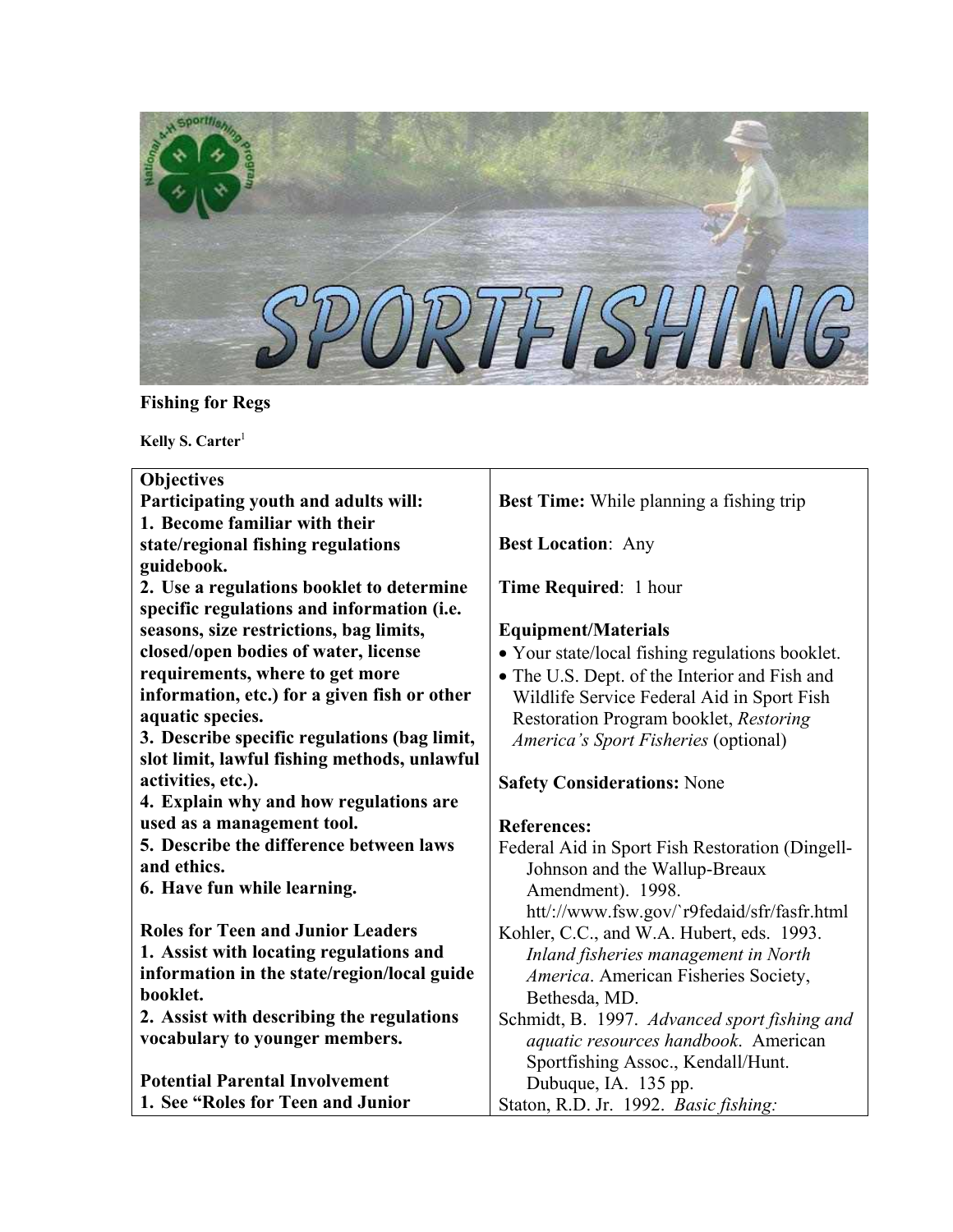| Leaders" above.                                                                                                                                                                                                                            | Conservation education series. The         |
|--------------------------------------------------------------------------------------------------------------------------------------------------------------------------------------------------------------------------------------------|--------------------------------------------|
| 2. Describe regulation changes, which                                                                                                                                                                                                      | Missouri Department of Conservation,       |
| have occurred in their lifetime and assist                                                                                                                                                                                                 | Jefferson City, MO 90 pp.                  |
| with a discussion about why regulations                                                                                                                                                                                                    | Western Regional Environmental Education   |
| have changed and continue to need                                                                                                                                                                                                          | Council. 1992. Project WILD. Bethesda, MD. |
| modification.                                                                                                                                                                                                                              |                                            |
| <b>Youth Development Objectives:</b><br>Participating youth will:<br>1. Practice referencing skills.<br>2. Develop planning skills, which can help<br>them enjoy future fishing and outdoor<br>activities.<br>3. Enhance their vocabulary. |                                            |
| <b>Evaluation Activities/Suggestions</b><br>1. "Quiz" youth on their knowledge and<br>understanding of the state fishing<br>regulations by conducting mini-versions of<br>this activity (i.e. while out fishing).                          |                                            |
| <sup>1</sup> Kelly S. Carter, Graduate Research Assistant<br>Michigan State University, Dept. Of Fisheries & Wildlife,<br>East Lansing MI 48824-1222                                                                                       |                                            |

| <b>Background Information:</b><br>The following glossary of fish and<br>regulations terms may help teach fishing<br>regulations:                                      |                                                                                                                                                                                                                                                     |
|-----------------------------------------------------------------------------------------------------------------------------------------------------------------------|-----------------------------------------------------------------------------------------------------------------------------------------------------------------------------------------------------------------------------------------------------|
| <b>Adipose Fin</b> - a fleshy fin situated on the<br>back of certain fishes (trout, salmon,<br>white fish, smelt and catfish) behind the<br>dorsal fin.               | <b>Marsh</b> - this is a broad wetland area that<br>supports a wide variety of aquatic plant life,<br>has less open water than true ponds, is shallow<br>with most having no visible outlet. A wide<br>variety of warm and cool water fishes may be |
| <b>Allocation</b> - assignment of aquatic<br>resources for fish production and other<br>water uses. This includes providing<br>sufficient numbers of fishes to escape | found. The marsh is a step from a pond, to<br>marsh, to swamp, to eventual solid land and<br>possible forest emergence.                                                                                                                             |
| harvest to perpetuate the fishery as well as<br>assigning a portion of the annual allowable<br>yield to a group or individual.                                        | <b>Marine</b> - the saltwater environment including<br>both plant and animal organisms.                                                                                                                                                             |
| Anal/Ventral Fin - the fin situated behind<br>the anus or vent.                                                                                                       | <b>Maximum Size Limit - a size limit which</b><br>prohibits fish larger than the size specified to<br>be harvested. These limits are rare, and are<br>usually used when there are relatively few                                                    |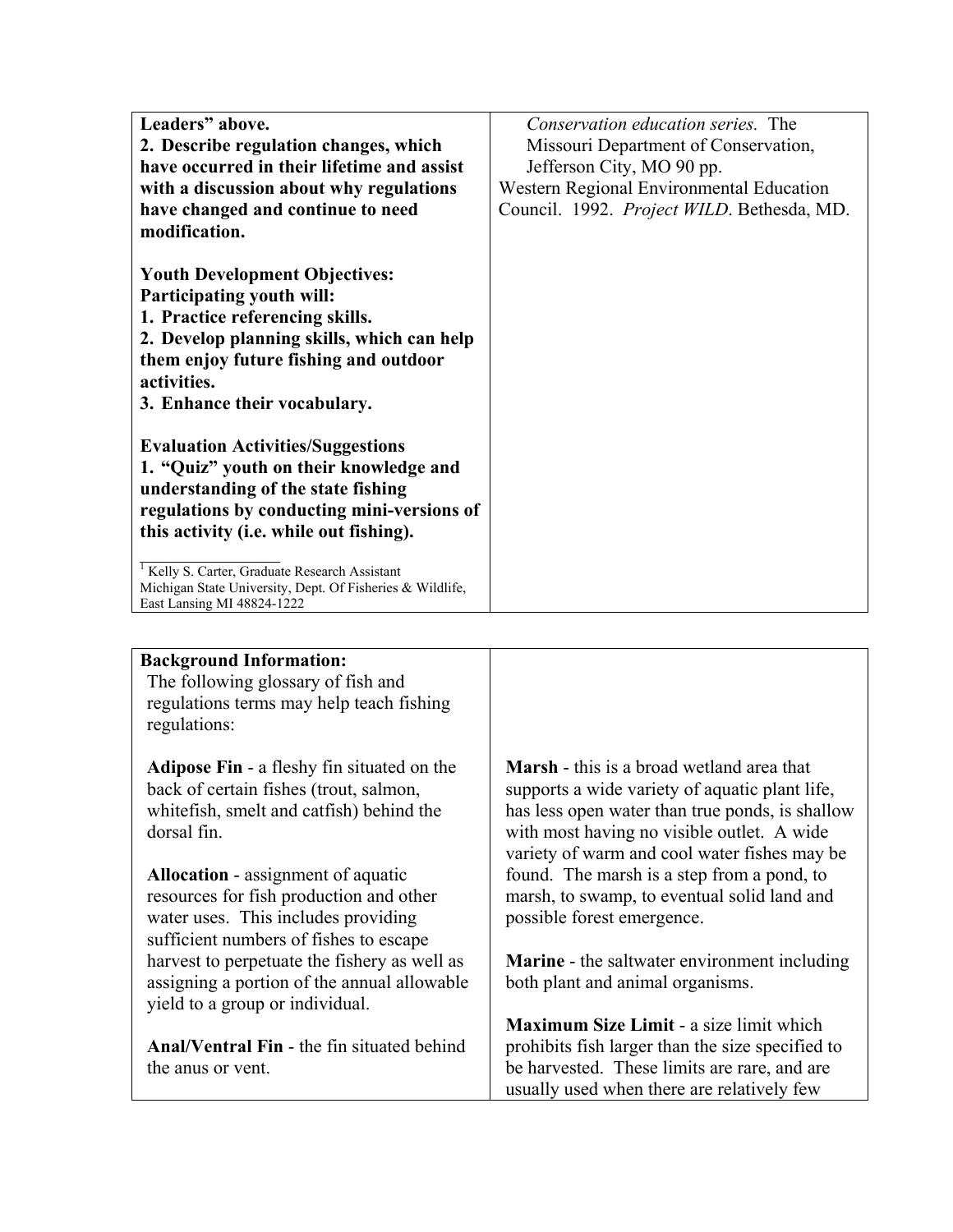| <b>Angler</b> - any person who fishes.                                                 | sexually mature adults or where large numbers<br>of smaller fish exist. Another reason for                |
|----------------------------------------------------------------------------------------|-----------------------------------------------------------------------------------------------------------|
| <b>Annual Creel/Bag Limit - a maximum</b>                                              | maximum size limits is to maintain a certain                                                              |
| amount of total harvest of specific species                                            | number of large predator species (such as                                                                 |
| by individual anglers.                                                                 | northern pike). Predator species help to                                                                  |
|                                                                                        | control smaller prey fish as well assure enough                                                           |
| <b>Artificial Bait - man-made baits that tend to</b>                                   | large fish for breeding.                                                                                  |
| resemble minnows, baitfish, crayfish, frogs,                                           |                                                                                                           |
| insects, worms, mice, birds, or other                                                  | <b>Minimum Size Limit - a size limit which</b>                                                            |
| assorted fish food.                                                                    | prohibits fish smaller than the size specified to                                                         |
|                                                                                        | be harvested. For example, a 14" size limit on                                                            |
| <b>Bag Limit - a term used by some fisheries</b>                                       | large mouth bass means that fish under 14"                                                                |
| agencies to tell the number of fish by                                                 | may not be harvested.                                                                                     |
| species that can be legally caught in one                                              |                                                                                                           |
| day. Bag (or creel) limits may also have                                               | Native Species - self-producing plant or                                                                  |
| size or weight restrictions on particular                                              | animal species indigenous to a particular                                                                 |
| species as well.                                                                       | ecosystem, region or area.                                                                                |
| <b>Bait</b> - an item/substance used to entice fish                                    | <b>Natural Bait</b> - bait that is organic or common                                                      |
| to bite a hook.                                                                        | to fish's habitat.                                                                                        |
|                                                                                        |                                                                                                           |
| Barb - the spur found on the point of most                                             | Net - a mesh woven material used to capture                                                               |
| fish hooks that serves to increase the                                                 | fish.                                                                                                     |
| holding power of the hook.                                                             |                                                                                                           |
|                                                                                        | <b>Open Season</b> - the period of time when fishes                                                       |
| Catch and Release - regulations which                                                  | may legally be caught.                                                                                    |
| require the angler to release caught fish live                                         |                                                                                                           |
| back to the body of water immediately.                                                 | <b>Paired Fins - equal but opposite small fins on</b>                                                     |
| Used to reduce fishing mortality, assist                                               | most fish, located on the ventral (belly) side or<br>up to about the lateral line.                        |
| declining fish populations to recover to<br>sustainable levels, to maintain high catch | <b>Panfish</b> - a small fish such as a bluegill,                                                         |
| rates and increase the catch of larger fish.                                           | sunfish, or crappie which fits into a frying pan.                                                         |
|                                                                                        |                                                                                                           |
| <b>Caudal Fin</b> - the tail fin of a fish, primarily                                  | <b>Pelvic Fins - a pair of ventrally situated fins</b>                                                    |
| used for forward motion.                                                               | located in some species below the pectoral fins                                                           |
|                                                                                        | or in other species between the pectoral fins                                                             |
| <b>DNR</b> - an abbreviation for the Department                                        | and anal fins.                                                                                            |
| of Natural Resources, the agency in many                                               |                                                                                                           |
| states responsible for fisheries management                                            | <b>PFD</b> - an abbreviation for Personal Floatation                                                      |
| and conservation.                                                                      | Device, the technical term for a life vest.                                                               |
| <b>Dorsal Fin</b> - the main fin on the dorsal                                         |                                                                                                           |
| (back) surface of fishes, used for balance,                                            | <b>Poacher</b> - a person who deliberately takes fish<br>or game in violation of the law for personal use |
| steering and positioning.                                                              | or profit.                                                                                                |
|                                                                                        |                                                                                                           |
| <b>Estuaries</b> - part of the wide lower course of                                    | Ponds - ponds are shallow water collecting                                                                |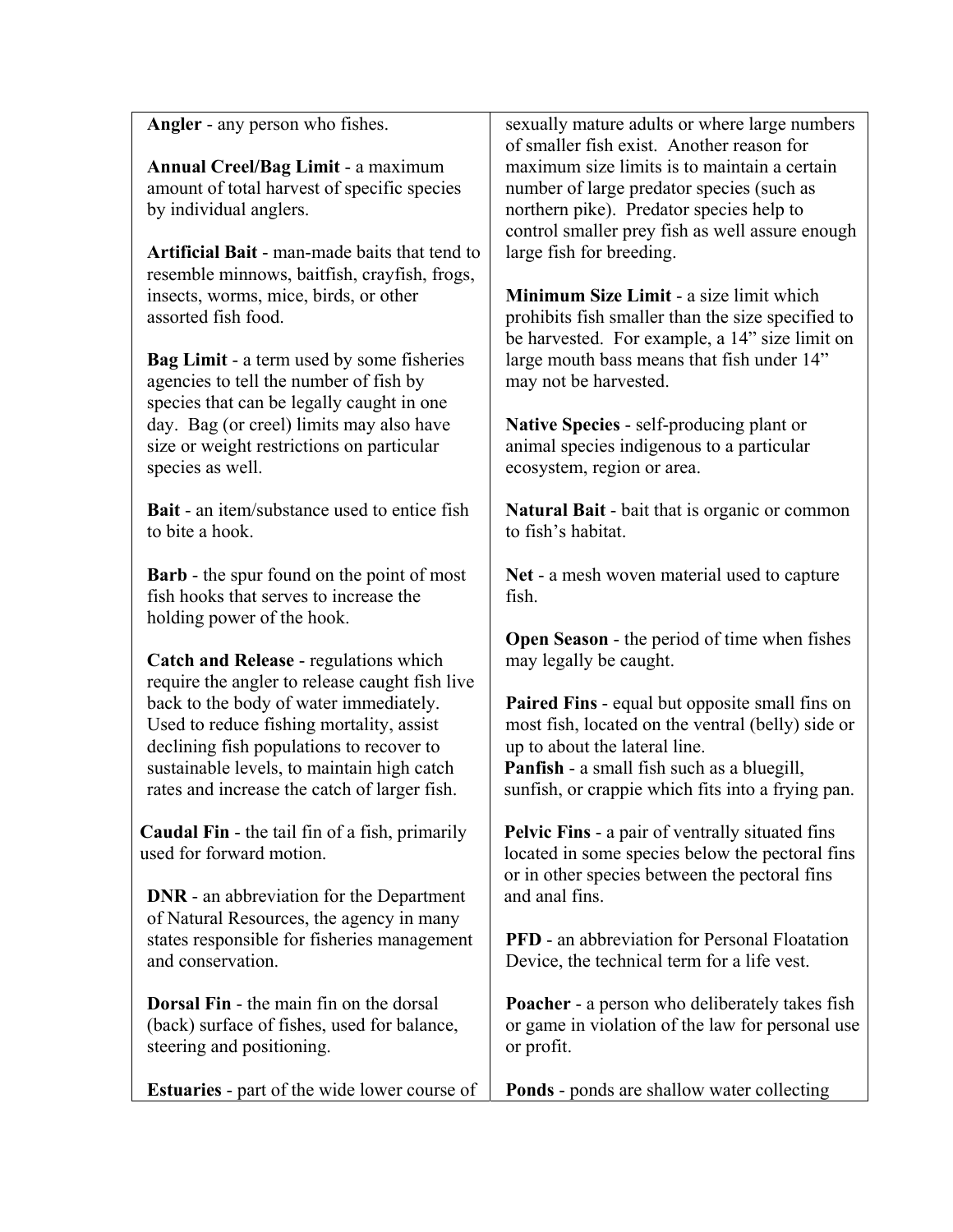a river where its current is met and influenced by the tides. Water is salinebrackish to moderately fresh at varying times.

**Exotic Species** - animal and plant species that are not naturally occurring in an area that have been introduced either accidentally or on purpose.

**Fisheries Management** - the effort to use wild populations for human use without destroying them.

**Fresh Water** - water that contains little or no salt.

**Gear Restrictions** - regulations which limit the type or size of gear which may be used to catch fish. Flies-only and net mesh size limits are examples of restrictions on angling gear. Gear restrictions are also imposed to enforce principles of fair chase (by assuring that fish are captured individually and with sufficient difficulty), to prevent the spread of bait species into waters where they may be undesirable, and to reduce mortality of fish that may not be legally harvested.

**Closed Season** - the period of time when fishes may not legally be caught. Closed seasons are often used when one or more of the following conditions occur: when harvesting spawning fish may prevent saturation of habitat with young fish; when fish populations are subject to excessive harvest during spawning concentrations; when regulating mixed populations; or to protect the angler from danger.

**Commercial Fishing** - catching fish to sell for a living.

**Conservation** - the wise use of resources.

**Creel** - a fish basket or personal fish carrier

bodies with depths above the maximum sunlight penetration zone. Most do not have a major outlet.

**Pool** - water of considerable depth in proportion to the size of the stream. Pools generally have slowly flowing water, smooth surface, but can often have a swift turbulent area where the water enters them.

**Possession Limit** - the angler must stop fishing after reaching the allowed limit (often one-two times the daily bag or creel limit). Possession limits provide a target for anglers expectations, help distribute the catch more equitably, and may prevent over harvest. Aids in the enforcement of daily limits (especially when anglers fish all night).

**Predator Fish** - a fish which feeds on other fish.

**Prey Fish** - a fish eaten by another fish (or animal).

**Quota** - maximum allowable catch of a certain species, based on a sustained harvest.

**Reservoir** - impoundment. A lake where water is collected and stored for use, usually behind a dam.

**Resident Sportfishing License** - a license required by most state residents. Ages vary with state and provinces.

**Salt Water** - water with salt in it, such as the ocean or the sea. See Marine.

**Sanctuary** - an area that is closed to all fishing for a given period of time, usually to allow fish to spawn or stocked fish to establish a selfsustained population. Sanctuaries also are set up to protect research projects.

**Season** - the period of time during a year that a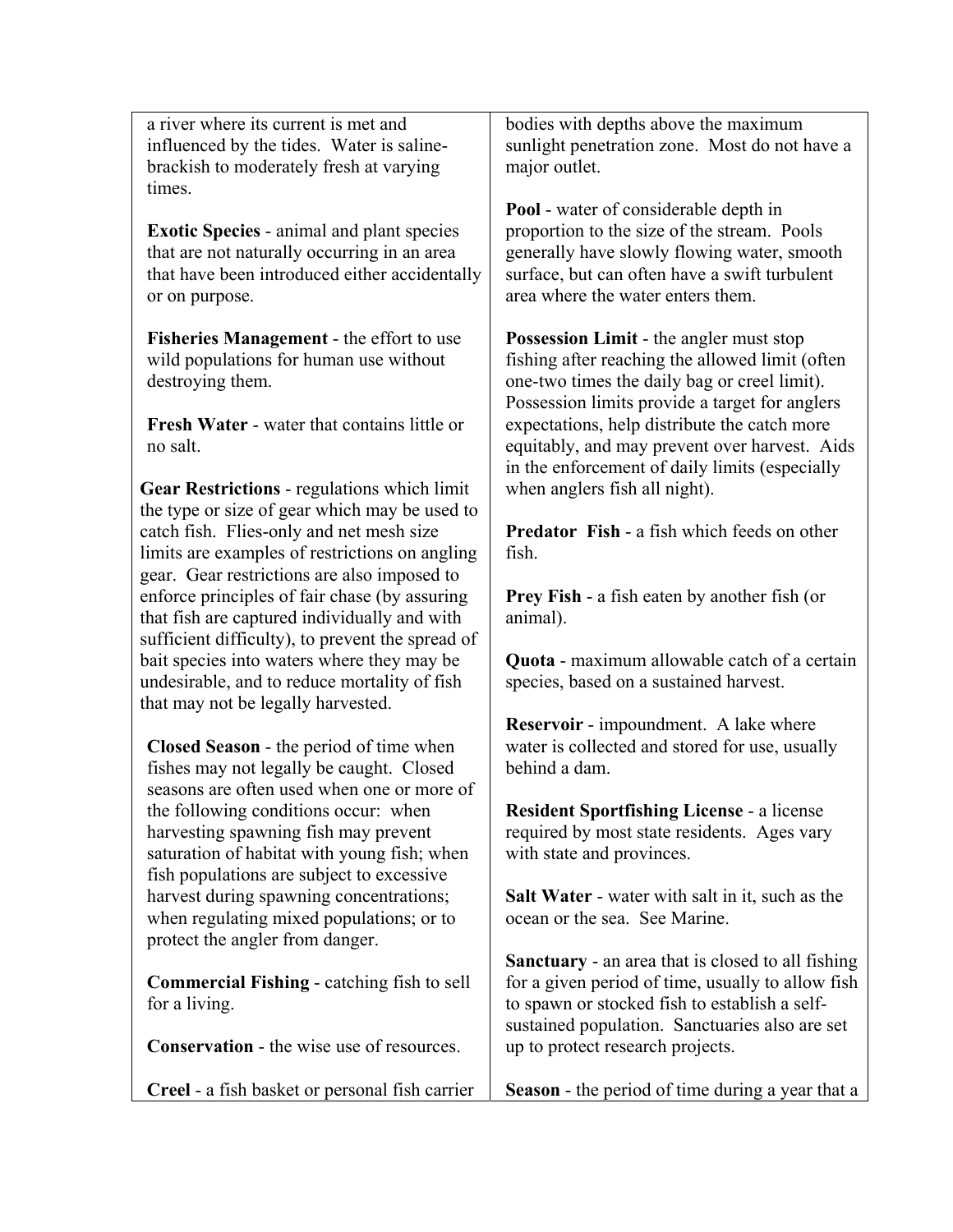| used to carry fish when fishing on or near                                                                                                                                                                                                                                                                                              | particular species of fish may be harvested                                                                                                                                                                                                                                                          |
|-----------------------------------------------------------------------------------------------------------------------------------------------------------------------------------------------------------------------------------------------------------------------------------------------------------------------------------------|------------------------------------------------------------------------------------------------------------------------------------------------------------------------------------------------------------------------------------------------------------------------------------------------------|
| shore.                                                                                                                                                                                                                                                                                                                                  | (caught).                                                                                                                                                                                                                                                                                            |
| <b>Creel Limit - a term used by some fisheries</b><br>agencies to tell the number of fish by<br>species that can be legally caught in one<br>day. Creel (or bag) limits may also have<br>size or weight restrictions on particular<br>species as well. See bag limit.<br>Dip Nets - nets without walls, which are<br>lifted vertically. | Seasonal Creel/Bag Limit - a maximum<br>amount of total harvest of specific species by<br>individual anglers.<br><b>Slot Size - a regulatory technique which</b><br>protects fish of a certain (usually prime<br>breeding) size from harvest. Fish smaller or<br>larger than the slot may be caught. |
| Gill Net - a commercial net that has a mesh                                                                                                                                                                                                                                                                                             | <b>Snagging</b> - casting a heavy sinker and large                                                                                                                                                                                                                                                   |
| size designed to catch fish by the gills,                                                                                                                                                                                                                                                                                               | treble hook with no bait. The angler tries to                                                                                                                                                                                                                                                        |
| preventing them from backing away and                                                                                                                                                                                                                                                                                                   | hook the body of a fish by making strong pulls                                                                                                                                                                                                                                                       |
| escaping. Different mesh sizes are used for                                                                                                                                                                                                                                                                                             | on the rod.                                                                                                                                                                                                                                                                                          |
| different fish species and sizes.                                                                                                                                                                                                                                                                                                       | <b>Spaghetti Tag</b> - a long, thin tag, resembling                                                                                                                                                                                                                                                  |
| Habitat - the local environment in which a                                                                                                                                                                                                                                                                                              | spaghetti, used to mark fish for migration and                                                                                                                                                                                                                                                       |
| plant or animal lives; includes the food,                                                                                                                                                                                                                                                                                               | other studies.                                                                                                                                                                                                                                                                                       |
| water, space and shelter necessary for                                                                                                                                                                                                                                                                                                  | <b>Spawning - the act of depositing eggs or</b>                                                                                                                                                                                                                                                      |
| survival.                                                                                                                                                                                                                                                                                                                               | discharging milt (sperm).                                                                                                                                                                                                                                                                            |
| <b>Habitat Rehabilitation - the restoration of</b>                                                                                                                                                                                                                                                                                      | <b>Spawning Grounds - the area where</b>                                                                                                                                                                                                                                                             |
| degraded fish habitat to its former condition                                                                                                                                                                                                                                                                                           | spawning occurs.                                                                                                                                                                                                                                                                                     |
| so that fish and other animals can survive                                                                                                                                                                                                                                                                                              | <b>Species</b> - a biological classification of plants $\&$                                                                                                                                                                                                                                          |
| and reproduce.                                                                                                                                                                                                                                                                                                                          | animals.                                                                                                                                                                                                                                                                                             |
| <b>Hybrid</b> - an organism resulting from the                                                                                                                                                                                                                                                                                          | Sport Fishing - fishing for recreation and not                                                                                                                                                                                                                                                       |
| crossing of two species.                                                                                                                                                                                                                                                                                                                | for profit or commercial reasons.                                                                                                                                                                                                                                                                    |
| <b>Impoundment</b> - a natural or artificial place<br>where water is collected and stored for use.<br>See reservoir.                                                                                                                                                                                                                    | <b>Subsistence Fishing - fishing for food rather</b><br>than for sport.                                                                                                                                                                                                                              |
| <b>Impoundment Gear</b> - nets that catch/keep                                                                                                                                                                                                                                                                                          | <b>Tackle</b> - a name given to fishing equipment or                                                                                                                                                                                                                                                 |
| fishes alive.                                                                                                                                                                                                                                                                                                                           | gear.                                                                                                                                                                                                                                                                                                |
| Lakes - somewhat similar to a pond, one                                                                                                                                                                                                                                                                                                 | <b>Tagging</b> - attaching a permanent identification                                                                                                                                                                                                                                                |
| variance is the size - lakes are bigger and                                                                                                                                                                                                                                                                                             | marker to a fish with the intention of gathering                                                                                                                                                                                                                                                     |
| usually have a distinct outlet. Another                                                                                                                                                                                                                                                                                                 | information on the movement, growth rate                                                                                                                                                                                                                                                             |
| distinction, lakes are deeper with areas                                                                                                                                                                                                                                                                                                | and/or size of fish populations and stocking                                                                                                                                                                                                                                                         |
| below the sunlight penetration line.                                                                                                                                                                                                                                                                                                    | success. See marking.                                                                                                                                                                                                                                                                                |
| <b>Landing Net - a small net on a frame and</b>                                                                                                                                                                                                                                                                                         | <b>Terminal Tackle - the hooks, weights,</b>                                                                                                                                                                                                                                                         |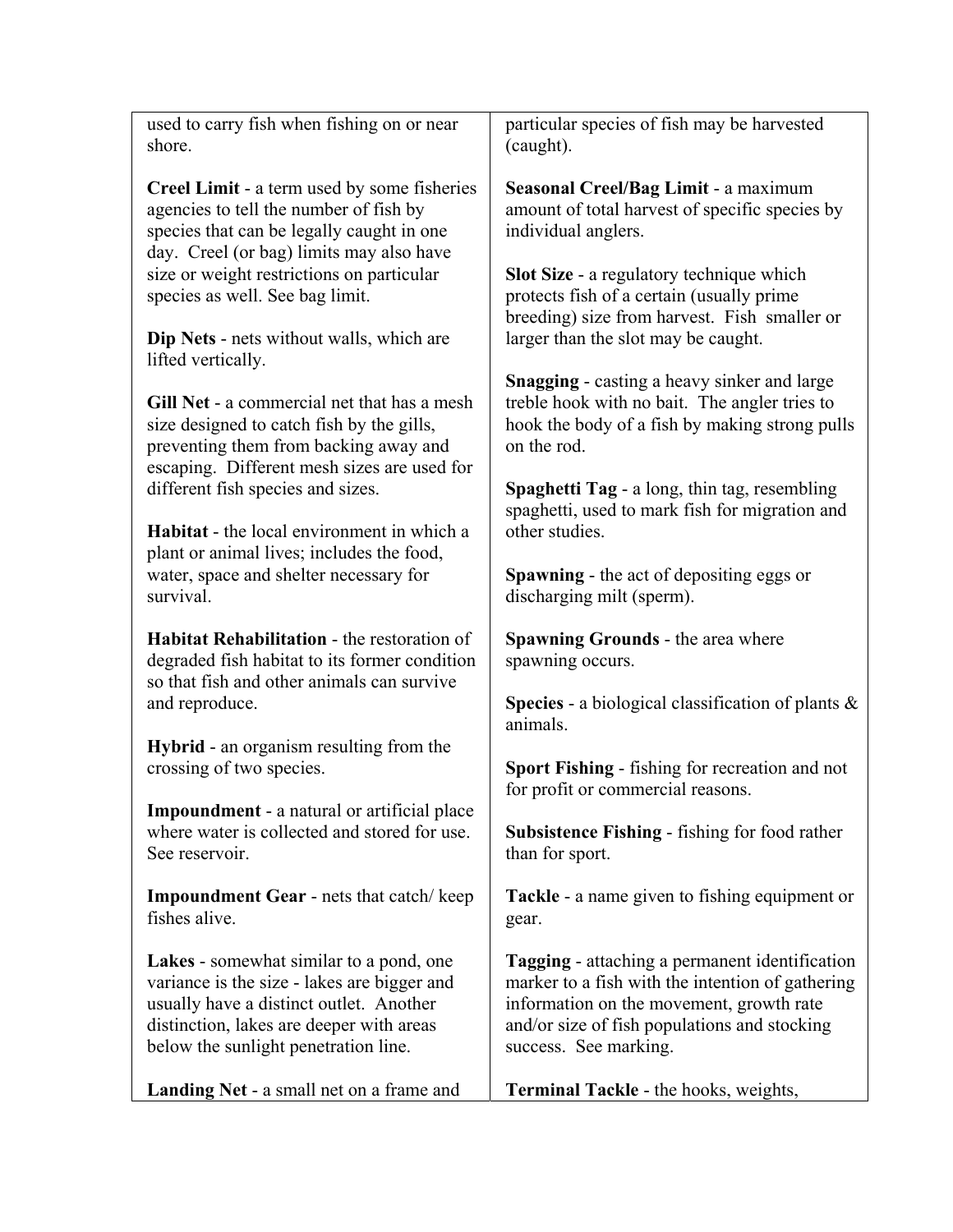| handle that is used to land hooked fish.                                                              | swivels, and the fishing tackle attached on or<br>near the end of your fishing line.                                                    |
|-------------------------------------------------------------------------------------------------------|-----------------------------------------------------------------------------------------------------------------------------------------|
| <b>Lateral Line - a linear series of sensory</b>                                                      |                                                                                                                                         |
| pores and tubes extending along the sides of                                                          | <b>Test</b> - line strength as stated on the label.                                                                                     |
| a fish and certain other aquatic animals.                                                             |                                                                                                                                         |
| Length Limit - a minimum or maximum<br>size of fish that can legally be kept.                         | <b>Trapnet</b> - a fully-enclosed, square net bag<br>with a funnel opening that is used to catch and<br>hold fish without killing them. |
| Live Bait - a bait that is fished while the<br>bait is alive, such as minnow, worms, and<br>crayfish. | <b>Treble</b> - a hook with three points used on<br>many lures and for bait fishing.                                                    |
|                                                                                                       | <b>Tributaries</b> - smaller streams which feed into                                                                                    |
| Live Well - an aerated container, oftentimes                                                          | larger streams or rivers.                                                                                                               |
| built into a boat, that is used for storing fish                                                      |                                                                                                                                         |
| to keep them alive.                                                                                   | <b>Trolling</b> - a method by which lures/ bait are                                                                                     |
|                                                                                                       | trailed on the end of fishing line, behind or to                                                                                        |
| Lure - artificial bait; sometimes called a                                                            | the side of a moving boat.                                                                                                              |
| "plug."                                                                                               |                                                                                                                                         |
| <b>Marking</b> - attaching a permanent                                                                | Weir - a channel or fencing of stones or sticks<br>placed in                                                                            |
| identification marker to a fish (such as ink                                                          |                                                                                                                                         |
| or fin clip) and then releasing the fish with                                                         |                                                                                                                                         |
| the intention of gathering information on the                                                         |                                                                                                                                         |
| movement, growth rate and/or size of fish                                                             |                                                                                                                                         |
| populations as well as fish stocking success.                                                         |                                                                                                                                         |
| See tagging.                                                                                          |                                                                                                                                         |

| <b>Lesson Outline</b>               |                                                                                                                                                                                                                                                                                                                                             |
|-------------------------------------|---------------------------------------------------------------------------------------------------------------------------------------------------------------------------------------------------------------------------------------------------------------------------------------------------------------------------------------------|
| <b>Presentation</b>                 | <b>Application</b>                                                                                                                                                                                                                                                                                                                          |
| I. Discuss your next fishing outing | When you begin planning for your next fishing<br>outing, <b>DISCUSS</b> with the group what type<br>of fishing you will be doing, what fish species<br>you will target and where you will fish. The<br>group will be getting excited and soon you<br>will likely find yourself talking about what<br>type of gear and tackle you will need. |
|                                     | <b>REMIND</b> the group that their first<br>consideration when making fishing plans is to<br><b>CHECK THE REGULATIONS to assure</b>                                                                                                                                                                                                         |
|                                     | that the season is open for the particular<br>species of fish they are targeting.                                                                                                                                                                                                                                                           |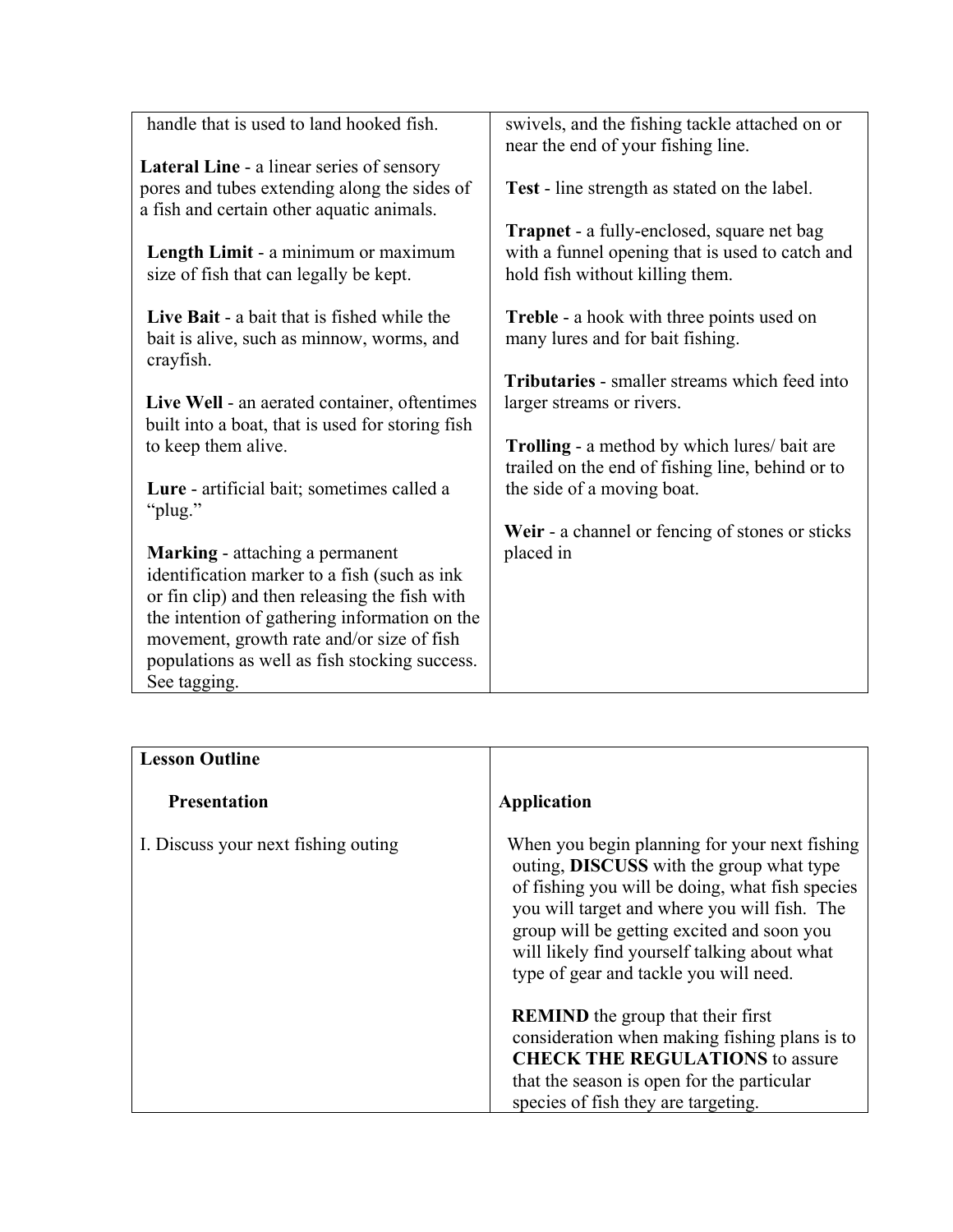| - Ask about regulations        | ASK "what's a regulation?"<br>ASK youth why we need to think about<br>regulations - "what's the point?"                                                                                                                                                                                                                                                                                                                                                                                                                                            |
|--------------------------------|----------------------------------------------------------------------------------------------------------------------------------------------------------------------------------------------------------------------------------------------------------------------------------------------------------------------------------------------------------------------------------------------------------------------------------------------------------------------------------------------------------------------------------------------------|
|                                | <b>TELL A STORY</b> about problems associated<br>with not knowing what the regulations are<br>(getting fined, for example. Feeling badly that<br>you may have harmed the resource by<br>inadvertently neglecting regulations or<br>infringed upon another anglers rights--hint,<br>try to think BEYOND just poaching,<br>consequences of fines, but how it affects how<br>others view violators and how it may affect<br>public opinion of anglers and the tradition or<br>sport of fishing. See angling ethics for more<br>ideas and information) |
|                                | <b>ASK</b> youth what type of fishing regulations<br>they are going to need to adhere to during<br>their outing.                                                                                                                                                                                                                                                                                                                                                                                                                                   |
|                                | <b>ASK</b> youth if they know what the creel/bag<br>limit is for the fish species they plan to fish<br>for; ask what the size limits are and any other<br>regulations they may be aware of.                                                                                                                                                                                                                                                                                                                                                        |
| - Discuss Regulations          | After determining how much youth already<br>know about the specific regulations in the<br>area, begin a DISCUSSION about the<br>purpose of regulations. You may want to read<br>the lesson narrative to them at this time.                                                                                                                                                                                                                                                                                                                         |
| II. Read Narrative             | <b>READ</b> the lesson <b>NARRATIVE</b> , or begin<br>quizzing youth to determine if they know the<br>definitions of specific regulations (such as<br>limits, seasons, etc.). See Glossary in<br>Background Information section of this activity.                                                                                                                                                                                                                                                                                                  |
| - list examples of regulations | Have them try to <b>LIST</b> as many regulations as<br>they can think of (see narrative and your<br>state/regional fishing regulations guide for<br>specific information) and ask youth to define<br>these regulations in their own terms.                                                                                                                                                                                                                                                                                                         |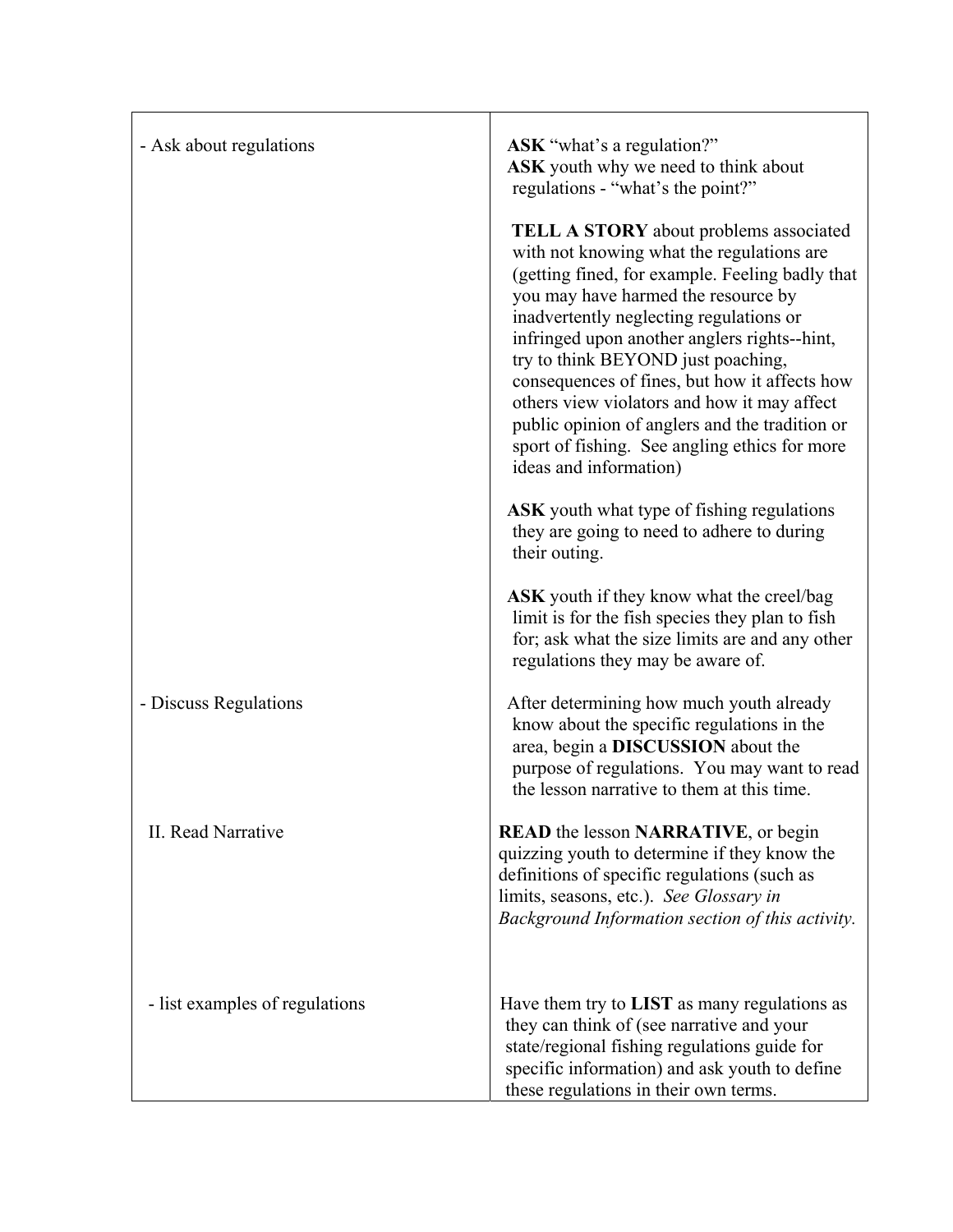| - purpose of regulations          | Ask youth WHY they think WE HAVE<br><b>FISHING REGULATIONS (allocate</b><br>resources more equitably, help to protect and<br>conserve resources and for human safety. See<br>lesson narrative for more ideas).                                                                                                                                                       |
|-----------------------------------|----------------------------------------------------------------------------------------------------------------------------------------------------------------------------------------------------------------------------------------------------------------------------------------------------------------------------------------------------------------------|
| III. Review Regulations Guidebook |                                                                                                                                                                                                                                                                                                                                                                      |
| - Pass out regulation books       | <b>DISTRIBUTE</b> fishing regulations booklets to<br>each member so that they can flip through the<br>booklet (you can help demonstrate the<br>importance of this activity and of knowing<br>regulations by providing each youth with their<br>own copy of your state or local regulations.<br>Encourage them to keep the booklet with them<br>in their tackle box). |
|                                   | Show youth how to locate the different<br>regulations and information using the guide<br>book; quizzing your group about the different<br>regulations. For example:                                                                                                                                                                                                  |
|                                   | How many bluegill can you keep? What is the<br>length limit of large mouth bass? Does this<br>limit apply to specific bodies of water? etc.                                                                                                                                                                                                                          |
|                                   | Keep the quiz relevant to specific fishing they<br>are going to be doing.                                                                                                                                                                                                                                                                                            |
| - Begin the Scavenger Hunt        | If youth did not know the answers to your<br>questions about regulations regarding the<br>species and location you plan to fish, have them<br>look this up now. BEGIN THE SCAVENGER<br>HUNT.                                                                                                                                                                         |
| - Examples for Scavenger Hunt     | ASK other questions that will encourage them<br>to become familiar with their state/local<br>regulations.                                                                                                                                                                                                                                                            |
|                                   | Questions such as:<br>where to get more information;<br>specific season openers and closings;<br>closed bodies of water;<br>gear restrictions;<br>regulations pertaining to the use of live bait,                                                                                                                                                                    |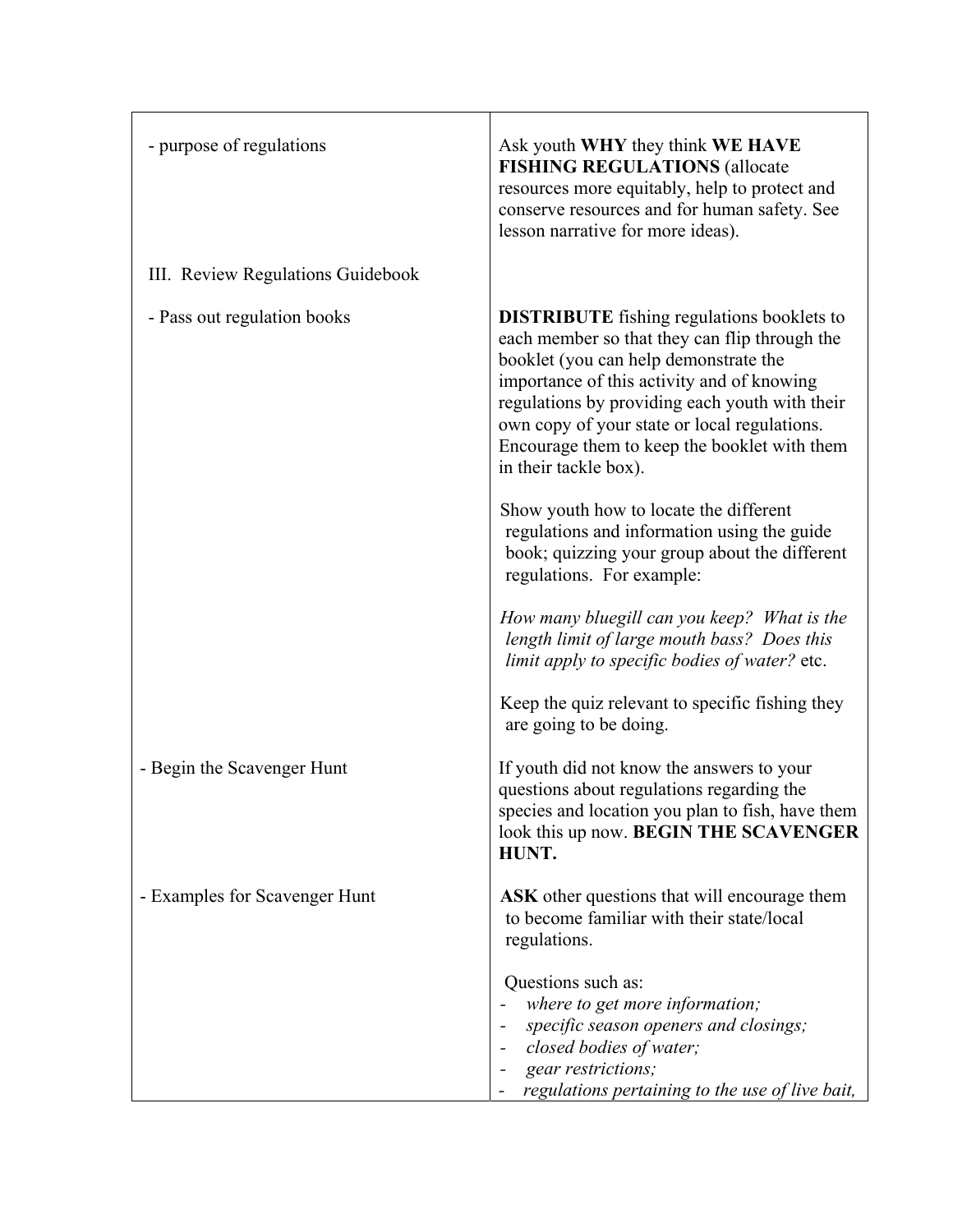|                                                     | etc                                                                                                                                                                                                                                                                                                                                                               |
|-----------------------------------------------------|-------------------------------------------------------------------------------------------------------------------------------------------------------------------------------------------------------------------------------------------------------------------------------------------------------------------------------------------------------------------|
| - Define regulations as needed                      | Some states <b>DEFINE</b> many of the regulations<br>in their guidebooks. Help youth to define<br>regulations by having them use the book to look<br>up the answers in the guide books. Refer to the<br>glossary located in the background of this<br>activity for more assistance in defining and<br>understanding regulations.                                  |
| II. Responsibility to know and obey<br>regulations. | When finished reviewing the regulations, be.<br>sure to explain to the group that it is the<br><b>RESPONSIBILITY</b> of every person to know<br>the rules and regulations that apply to fishing<br>and protecting our resources.                                                                                                                                  |
|                                                     | Emphasize that even though the members may<br>not need to purchase a fishing license due to<br>their age, it is still necessary that they know,<br>understand and comply with the law.                                                                                                                                                                            |
| - Ask how they'd act.                               | ASK how they might handle a situation where<br>another angler did not know or obey<br>regulations.                                                                                                                                                                                                                                                                |
| - States publish regulations.                       | Explain that each year, your local fisheries<br>regulations agencies PUBLISH a synopsis of<br>the fishing regulations. In order to manage the<br>fish populations and food webs of our waters,<br>biologists need all of us to follow and support<br>these rules. Fishing regulations are not just<br>made up.                                                    |
|                                                     | They are the product of research. As well as<br>paying close attention and following the<br>regulations, it is also our responsibility to<br>encourage others to do so too.                                                                                                                                                                                       |
| IV. Ethics versus Regulations                       | <b>EXPLAIN</b> how personal ethics may be<br>different from Regulations. Explain that<br>anglers sometimes find themselves in a<br>circumstance where the regulations do not<br>always pose the <i>most right</i> answer. Though<br>one should always make every attempt to<br>comply with the law, oftentimes we have a<br>responsibility to go beyond the law — |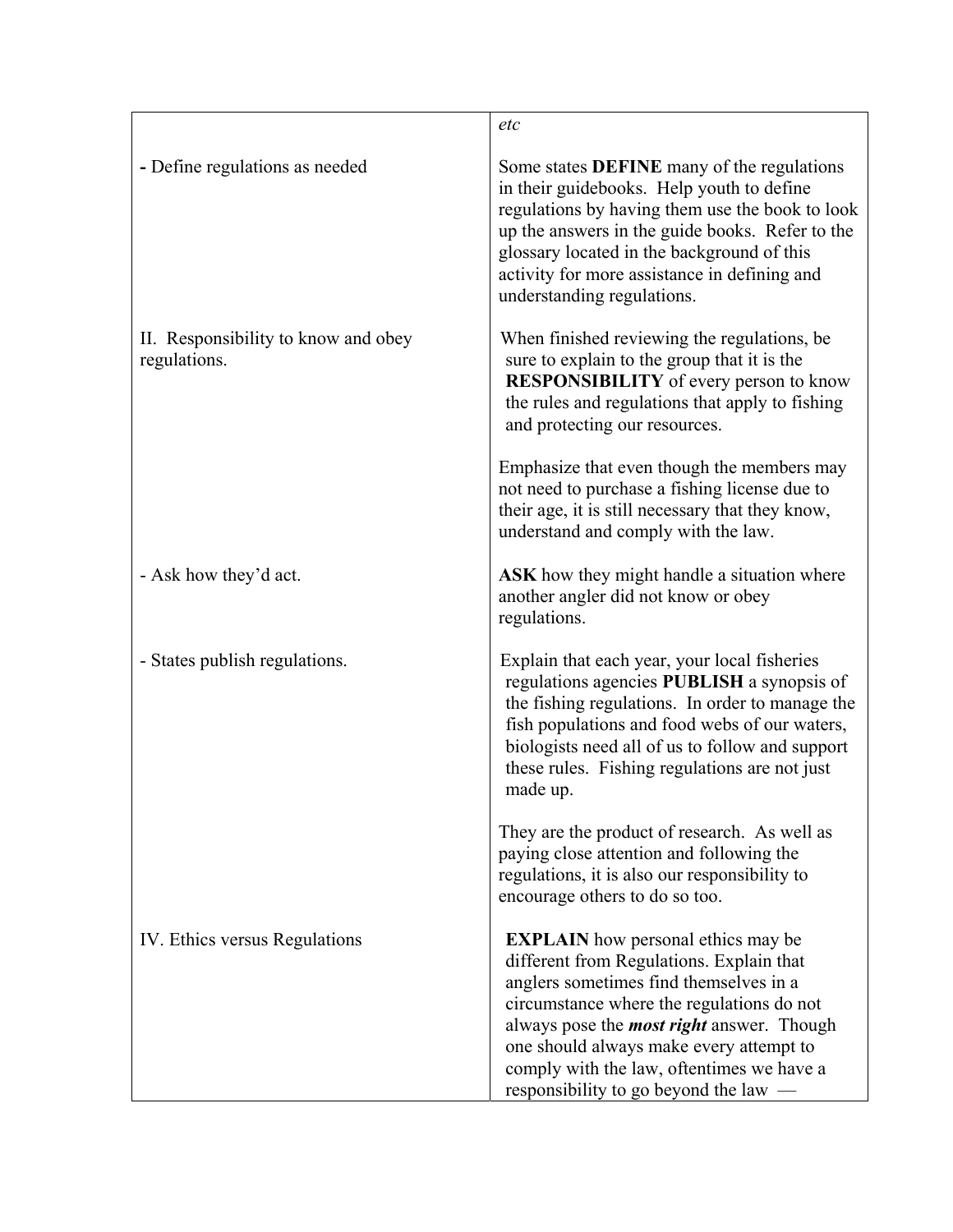| (beyond, not necessarily <i>above</i> it!) considering      |
|-------------------------------------------------------------|
| what is <b><i>most right</i></b> for the resource, sport of |
| fishing and to our own personal values. For                 |
| example, the law may provide for                            |
| keeping 6 of a particular species. Yet, you                 |
| know that population numbers are down this                  |
| year. Moreover, you're not interested in eating             |
| more than a couple of fish. Do you take a full              |
| creel or do you choose to practice catch and                |
| release fishing or do you stop fishing                      |
| altogether? In this manner, laws are often                  |
| considered to be the lowest common                          |
| denominator — they set the ground rules, the                |
| bottom line for fishing — while ethics often                |
| provide for higher considerations and more                  |
| critical decision-making. See the 4-H                       |
| Sportfishing "Angling Ethics" activities for                |
| more detailed information about teaching                    |
| angling ethics.                                             |
|                                                             |

#### **Lesson Narrative**

Generally, the purpose of fishing regulations is to protect and enhance a fishery and help all anglers enjoy success. The fact that most anglers must have a fishing license is an example of a fishing regulation. In most states, those who are under or over certain ages do not need a license (and some states do not require a license for salt-water fishing). The sale of annual and daily licenses provides revenue for the agency and a means to collect information from anglers. Special stamps and licenses may be issued for certain bodies of water or species, such as trout stamps and wilderness permits. This "user pay" principle means that the sale of special licenses and stamps can help to pay for specific programs which may cost the management agency more to provide, trout stocking, for example. These fees usually are ear-marked to directly benefit programs, such as a trout stamp fee designated for trout stocking or trout habitat improvement projects.

Other regulations may:

- Set a limit on how many fish of a certain species you can take in one day (bag/creel limit).
- Set a starting and an ending date for a fishing season (open/closed seasons).
- Set a limit on the number of fishing lines and hooks that you are allowed to use (gear limit).
- Set size limits for fish (minimum, maximum, slot).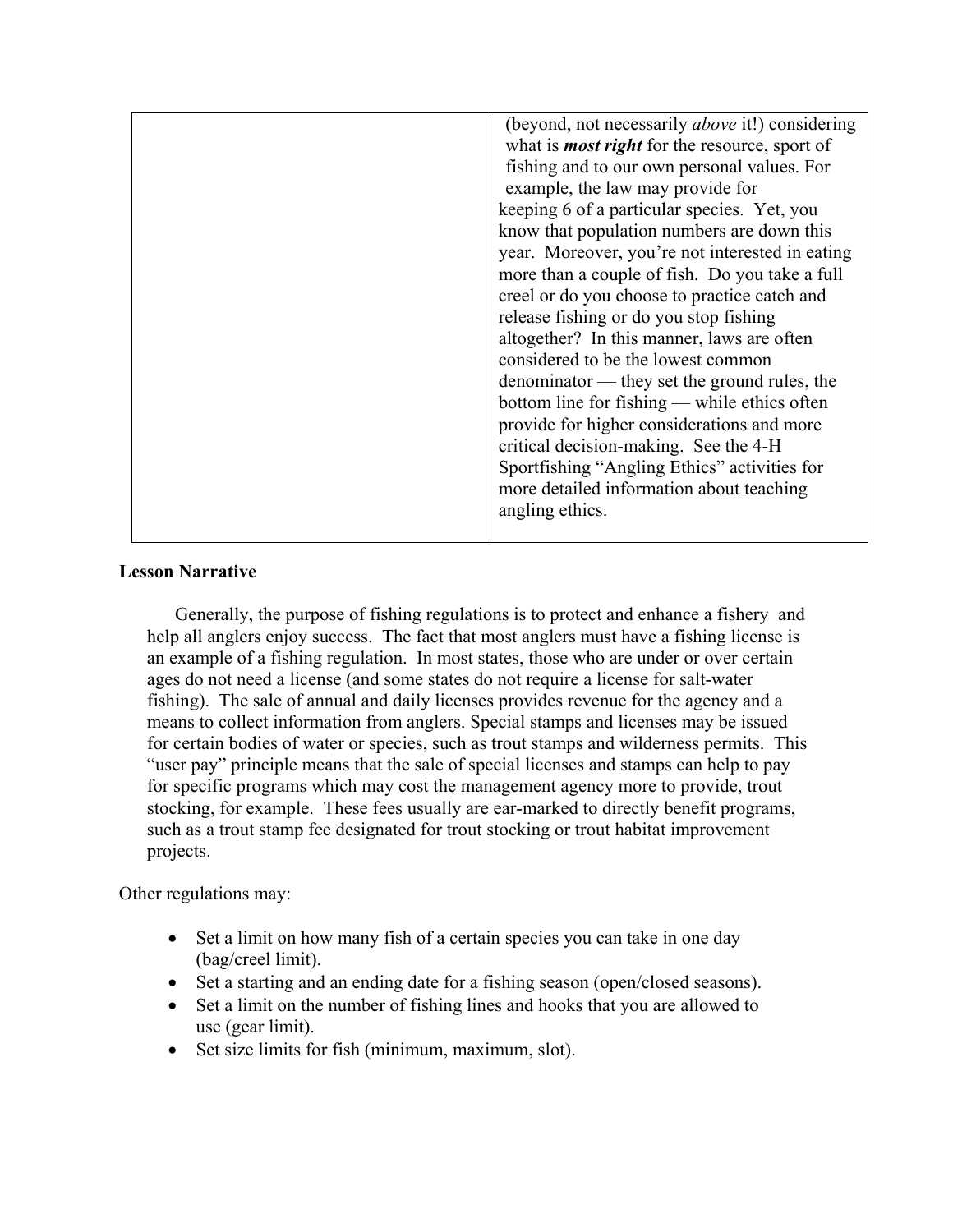Some states have fishing regulations that apply throughout the state. Other states may have different regulations for different bodies of water. No matter where you fish, you are responsible for knowing what the regulations are for the areas you are fishing.

There are good reasons for fishing regulations. All are intended to conserve and improve fish populations. Regulations are used to protect fish populations from overexploitation. In fact, fisheries biologists often study bodies of water and suggest a new regulation if it will help keep the fish population healthy. For example, if there is a fishing season in your state, it may have been introduced to protect fish during spawning or as a way of limiting the number of fish caught on heavily fished waters. Size limits are also meant to protect fish of spawning size before they are caught. Enabling them to spawn at least once before they are large enough to keep.

Fishing regs are also intended to make it possible for more people to share in a fishery. Daily fish limits are meant to keep people from taking too many fish at one time. This helps to distribute or allocate the catch among anglers. Those who do take more fish than the regulation allows or take fish out of season are considered poachers. Conservation officers work to enforce them. You can help conservation officers protect your fish, forests, and wildlife by obeying the regs and reporting any violations that you see. Some states have a special telephone number for reporting fish and game violations. Check your regulation guidebook to see.

As the dynamics of fish populations and communities are better understood, regulations are accepted as a means of enhancing, as well as protecting fish stocks. Size limit restrictions, for example, are often used to regulate fish harvest and can be used to adjust size composition of fish stocks so more fish are in the desirable size range. For example, bluegill and other panfish are often quite abundant. When populations are too dense, the bluegill can become stunted (which can occur when population densities and competition for food are high), resulting in many small fish. Predator species can help to control abundant prey populations. Large size limits on predators such as pike can help to ensure that there are enough large pike to prey upon the abundant panfish. Also, anglers are more likely to enjoy success in catching large pike and panfish alike.

Knowing the purpose of fishing regulations is important to the conservation of our resources. A lack of conservation practices by only a few can affect the beauty of the outdoors, the pleasure received from all water-related sports, and the quality of the angling experience.

#### **Financing Our Aquatic Resources**

Do you know who pays for most of the research and other efforts to improve sport fisheries? Anglers do — the same people who use and enjoy them. Some money comes from the sale of fishing licenses and special-use stamps. Other money comes from a special government program, called the Federal Aid in Sport Fish Restoration Program. Some people refer to this program as "Dingell-Johnson" or "Wallup-Breaux" after the legislators who helped to pass and amend this legislation (D-J in 1950 and W-B in 1984).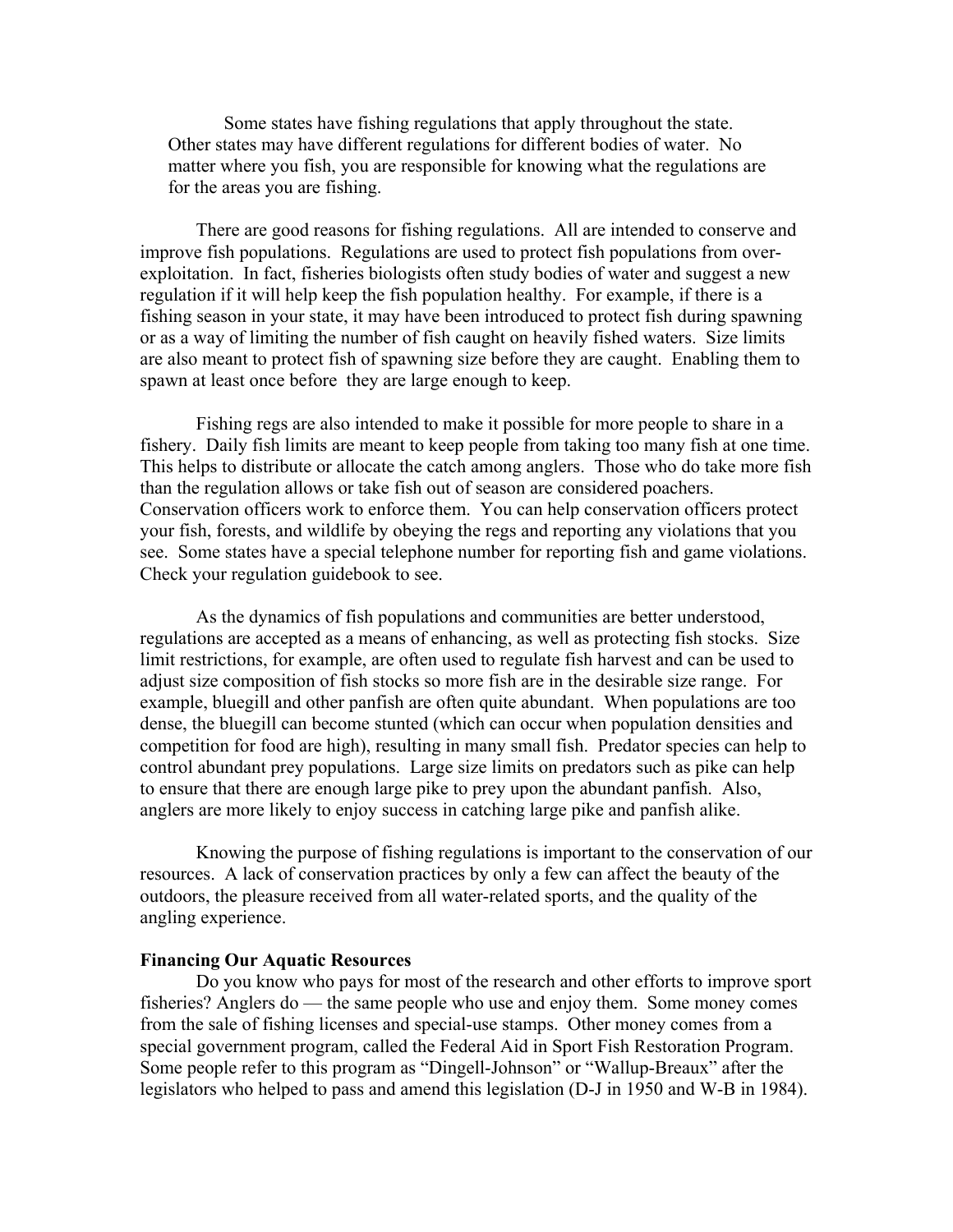When an angler buys fishing tackle and a boater buys fuel, a special excise tax (currently at 10%) has been figured into the price by manufacturers (not at the sales counter). This money is then collected from the manufacturer or importer and is paid to the U.S. Department of Treasury and transferred to the U.S. Fish and Wildlife Service for distribution among the states. The fund has helped finance building fishing and boating access sites, managing fisheries, fisheries research, or for teaching people about the environment, conservation, water safety, and fishing. In 1997, over a quarter of a billion dollars (\$273 million) were distributed for such purposes.

#### **Summary Activity**

Participating youth will review their state/local fishing regulations by conducting a regulations/information "scavenger hunt" using the state regulations guide book. Youth will become familiar with using the guidebook and will be able to define different regulations (e.g., minimum size limits, seasons, size restrictions) and describe why regulations are useful for fisheries management.

## **Exhibit or Sharing Suggestions**

1. Create a "dictionary" of fishing regulation terminology and display at a fair or distribute among your group.

2. Create a display or model using various fish species to illustrate specific regulations pertaining to different species (i.e. size restrictions for different species).

3. Create a display which describes the process of establishing fishing regulations in your state. Contact your local fisheries regulation agency for more information.

## **Community Service and Giving Back Activities**

1. Be lawful, purchase a fishing license if required!

2. Report regulation violators to the proper authorities such as your local law

enforcement agencies (resource agency conservation officers, police, or sheriff).

3. You can do your part to protect and conserve aquatic populations and habitat by knowing and obeying state/local regulations.

4. If you catch a tagged or fin-clipped fish, report it to your state's natural resources agency.

5. Attend an agency or legislation open-forum meeting, get involved and support good conservation laws and programs.

6. Participate in a fish population study (see 4-H Sportfishing Curricula "Estimating Fish Populations" for more detailed information).

7. After fishing, leave the fishing spot cleaner than you found it. Never litter and do your best to remove any trash left by others (see 4-H Sportfishing Curricula "Limit Your Litter").

## **Extensions or Ways of Learning More**

1. Interview a biologist responsible for recommending regulations or a conservation officer responsible for enforcing regulations. Conduct the "Fishing for Stories" activity located in the People and Fish section of the 4-H Sportfishing Curricula. Remember to